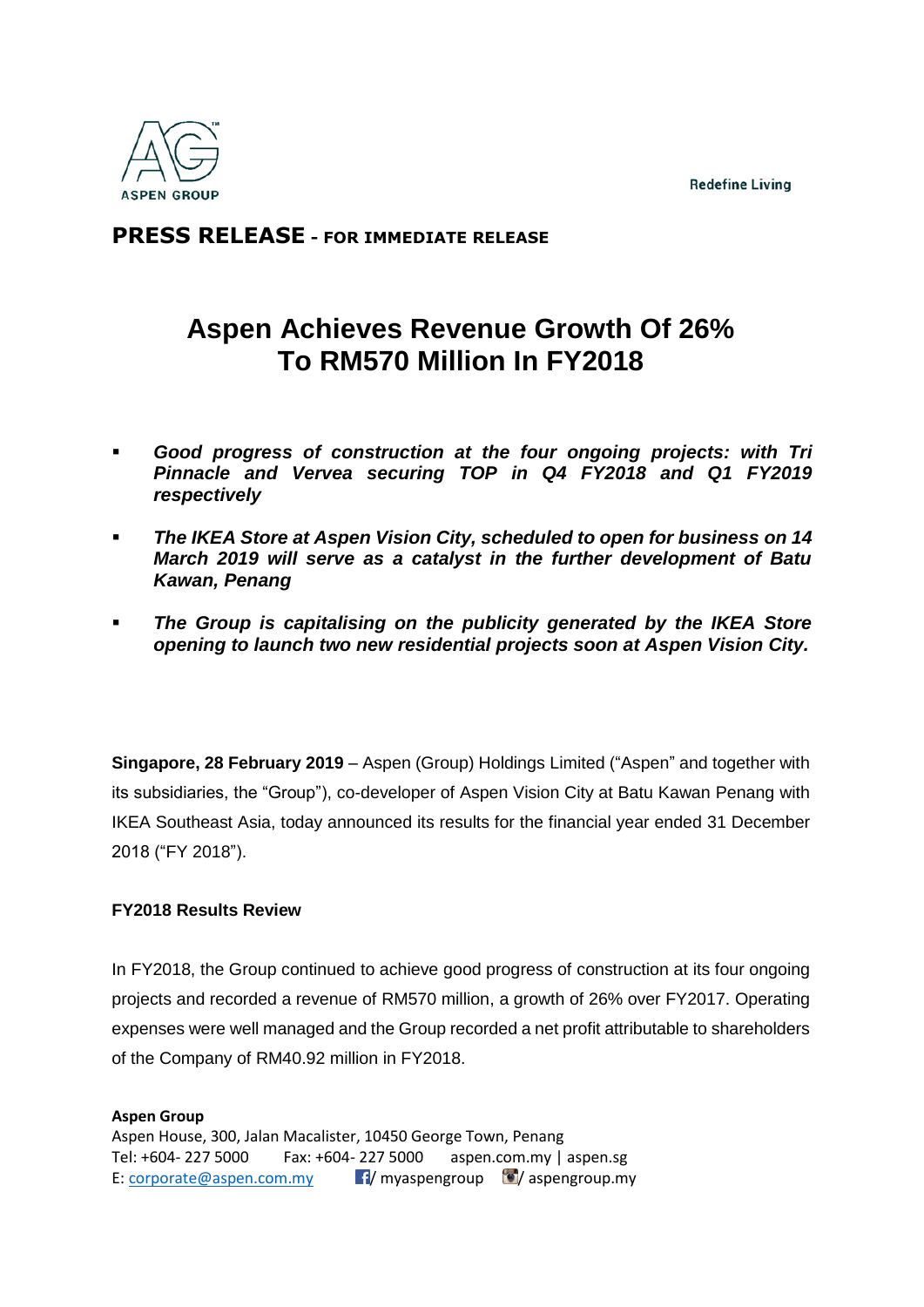The Group's maiden residential development Tri Pinnacle received timely TOP in Q4 FY2018 and this was quickly followed by its maiden commercial project Vervea at Aspen Vision City (AVC) securing TOP in Q1 FY2019. Handing over of units to proud owners have started for both developments. In December 2018, the Group had organised a massive handover event by handing over keys to 580 Tri Pinnacle homeowners over 4days. In Q4 FY2018, the Group undertook enhancements at both Tri Pinnacle and Vervea ahead of their TOP to further improve the finishing quality of both projects and we are pleased to report a high-level satisfaction among the owners of both projects.

The four ongoing projects of the Group have achieved good levels of sales. Despite subdued sentiments for most of 2018, the Group recorded incremental sales during the year. As at 15 February 2019 Tri Pinnacle the affordable condominium and Beacon Executive Suites with SOHO units strategically located in George Town, both on Penang Island, were 85% and 66% sold respectively. At Aspen Vision City (AVC), Vervea, the commercial precinct and Vertu Resort, the residential project finished the year with sales of 89% and 71% respectively.

#### **Prospects**

Although the new policies and incentives such as the National Housing Policy 2.0 and Property Crowdfunding Platform recently introduced by the new Malaysian government have increased market enquiries, a wait-and-see approach and continuing challenges faced by buyers in securing housing loans have weighed on sentiments.

The near term focus of the Group is on the timely completion of its two remaining ongoing developments, namely Vertu Resort and Beacon Executive Suites. At the same time, the Group will continue to embark on marketing campaigns, introduce attractive sales packages for buyers as well as enter into collaborative strategic partnerships to improve sales for its four ongoing projects.

The Group is working on market-driven products to unlock the value of its land bank at strategic locations across the Northern Region of Malaysia, especially its flagship development Aspen Vision City at Batu Kawan, a joint development by the Group and IKEA Southeast Asia. During the recently concluded Chinese New Year Sales Campaign, the Group had received positive sales momentum for all projects and especially for Tri Pinnacle

#### **Aspen Group**

Aspen House, 300, Jalan Macalister, 10450 George Town, Penang Tel: +604- 227 5000 Fax: +604- 227 5000 aspen.com.my | aspen.sg E: [corporate@aspen.com.my](mailto:corporate@aspen.com.my)  $\blacksquare$ / myaspengroup  $\blacksquare$ / aspengroup.my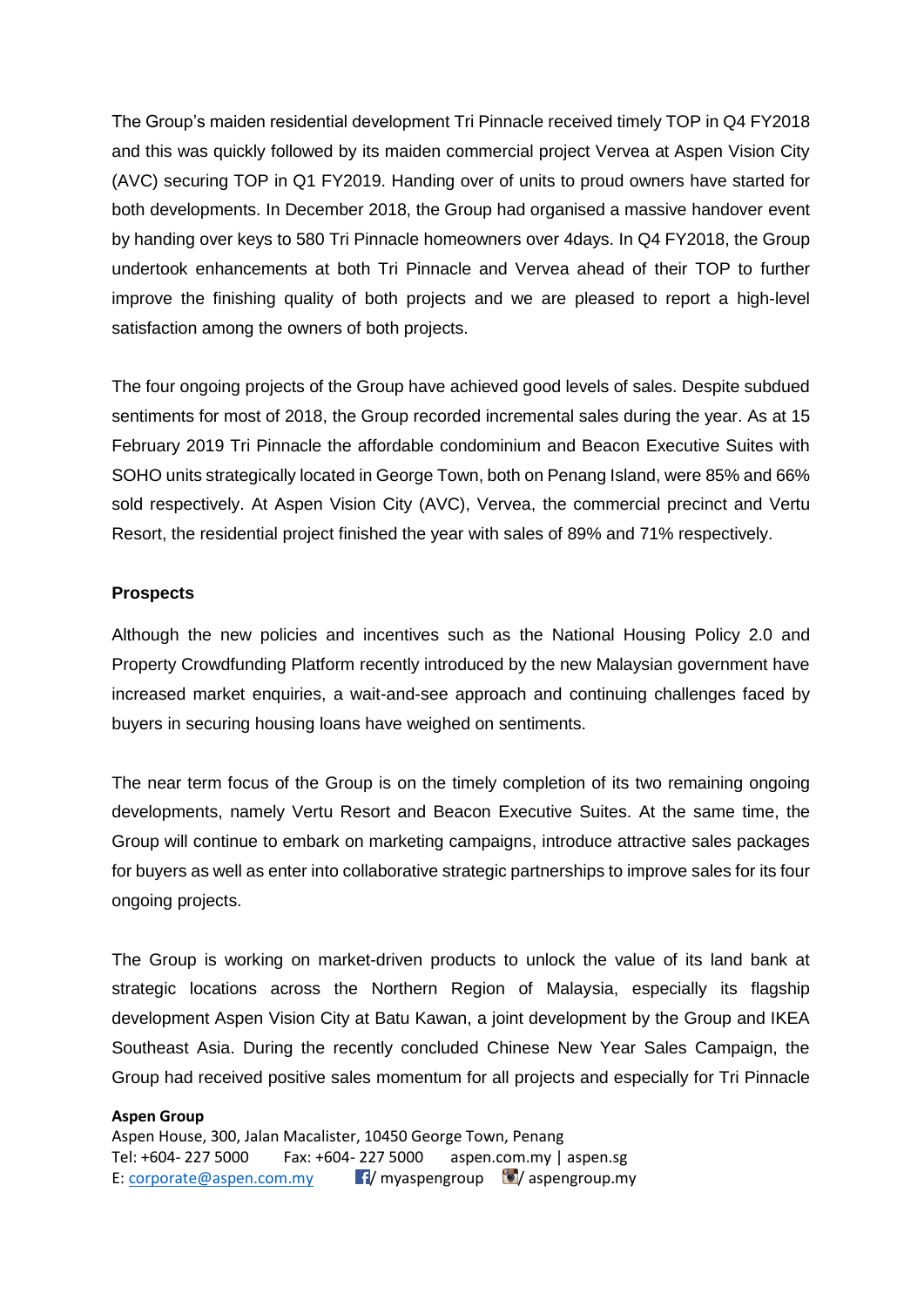where it is newly completed and ready to move in any time. The IKEA Store at AVC is scheduled for opening on 14 March 2019 and the resultant traffic will establish a community that is expected to enhance the value of properties at AVC. Capitalising on the attention created by the opening of IKEA Store, the Group will soon be launching two new exquisite and affordably priced residential projects in AVC with a combined gross development value at approximately RM700 million to attract even more residents to AVC to further enhance the value of our living community and future developments. The two new developments are expected to build-up the unbilled sales for the Group and contribute to the future revenue.

The Group will leverage on its strong balance sheet to capitalise on opportunities to acquire prime land and enter into joint ventures. By adopting a strategic and prudent approach, the Group will continue to focus on developing quality properties at affordable prices for Malaysia's young demographic and growing population.

This press release should be read in conjunction with Aspen's Q4 FY2018 results announcement released on 28 February 2019 on the SGXNET.

#### **About Aspen (Group) Holdings Limited**

Listed on the SGX-Catalist on 28 July 2017, Aspen (Group) Holdings Limited is a Malaysiabased property group developing affordable residential and mixed development properties at strategic locations with good infrastructure and amenities for middle-income mass market purchasers. The Group's flagship project, Aspen Vision City, a 245-acres freehold mixed development project well-located in Bandar Cassia, Batu Kawan - Penang's third satellite city, is a joint-partnership with IKEA Southeast Asia. With a gross development value of over RM10 billion, of which the Group has launched over RM2.17 billion of properties; Aspen Vision City will feature the first IKEA Store in the Northern region of Peninsular Malaysia and a state-ofthe-art regional integrated shopping centre. In addition, the Group also has several property developments in Penang Island, which captured a total gross development value of over RM1.27 billion. For more information about the Group and its projects, please visit [http://aspen.sg.](http://aspen.sg/)

**Aspen Group**  Aspen House, 300, Jalan Macalister, 10450 George Town, Penang Tel: +604- 227 5000 Fax: +604- 227 5000 aspen.com.my | aspen.sg E: [corporate@aspen.com.my](mailto:corporate@aspen.com.my)  $\blacksquare$ / myaspengroup  $\blacksquare$ / aspengroup.my